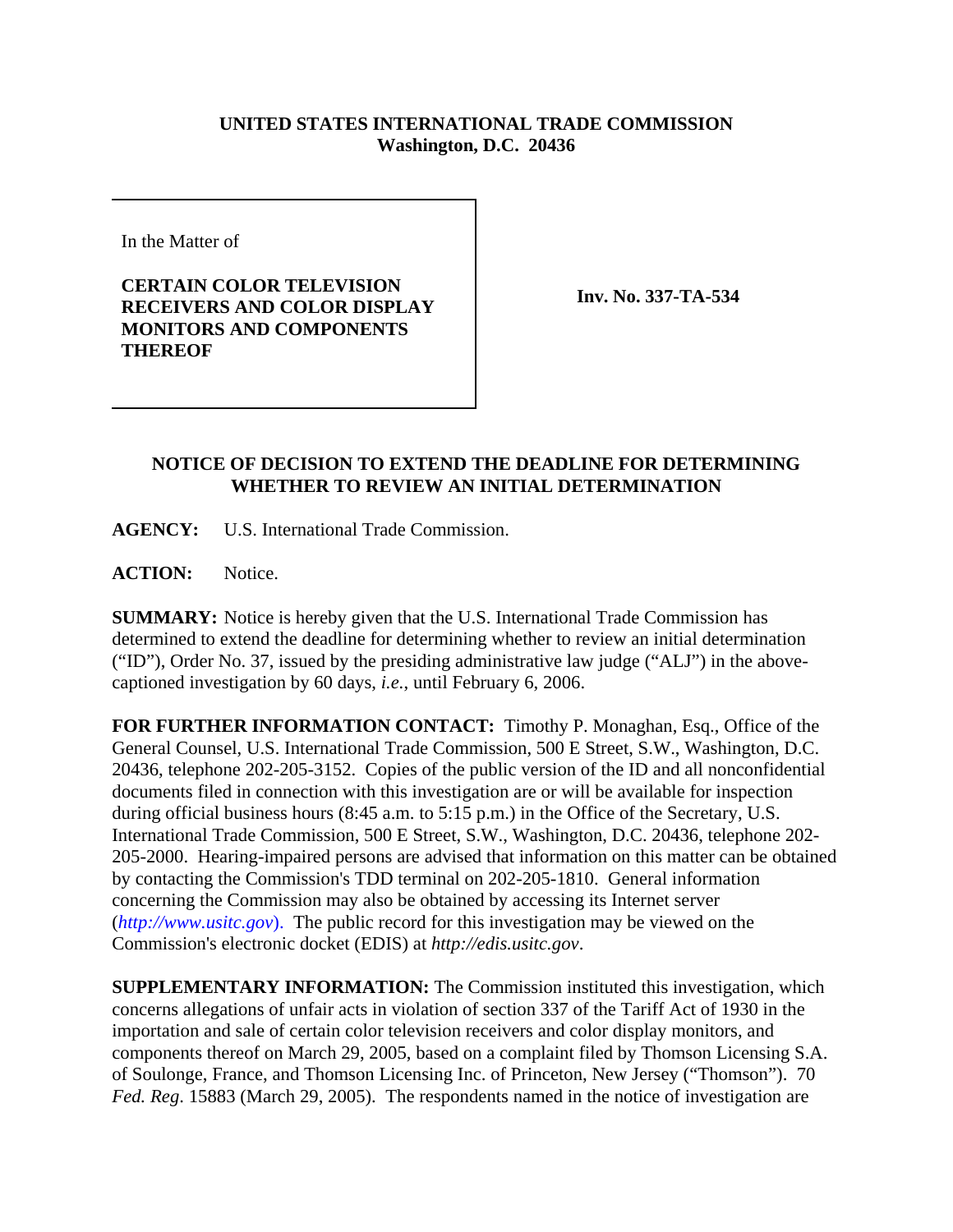BenQ Corp. of Taoyuan 33 of Taiwan; BenQ Optronics (Suzhou) Co., Ltd. of China; BenQ America Corp. of Irvine, California; and AU Optronics Corp. of Hsinchu, Taiwan (collectively "respondents"). Thomson's complaint alleged that respondents' products infringed claims of five different patents held by Thomson, including U.S. Patent No. 5,452,195 ("the '195 patent"), and U.S. Patent No. 5,389,893 ("the '893 patent").

On October 17, 2005, the ALJ issued an ID (Order No. 32) granting respondents' motion for summary determination that the accused products do not infringe the asserted claims of the '195 patent. On November 16, 2005, the Commission determined not to review Order No. 32.

On September 12, 2005, respondents moved for summary determination that the accused products do not infringe the asserted claims of the '893 patent, or in the alternative, that the '893 patent is invalid. Thomson filed a response opposing the motion. The Commission investigative attorney ("IA") did not respond to the motion.

On October 24, 2005, the presiding ALJ issued an ID (Order No. 37) in which he granted the summary determination motion in part, finding no literal infringement of the '893 patent. He also denied the motion for summary determination as to infringement of the '893 patent under the doctrine of equivalents and denied the motion for summary determination of invalidity of the '893 patent.

On October 31, 2005, complainant Thomson and the IA filed petitions for review of the grant of summary determination of no literal infringement. On November 7, 2005, respondents filed a response to Thomson's and the IA's petitions for review. On November 7, 2005, respondents also filed a motion to strike certain arguments and supporting exhibits from complaint's petition. On November 17, 2005, complainant Thomson filed a response to the motion to strike.

On November 16, 2005, the parties moved jointly to extend the target date and procedural schedule, given that they expected to enter into a settlement agreement no later than December 1, 2005. On November 17, 2005, the ALJ issued Order No. 42 in which he granted the joint motion in part, extending the due date for the filing of the initial post-hearing briefs from December 1, 2005, to December 8, 2005. In light of Order No. 42, the Commission on November 22, 2005, determined to extend the deadline for determining whether to review the subject ID, by 14 days, *i.e.*, until December 7, 2005.

In light of the continuing settlement negotiations between the parties, the Commission has determined to further extend the deadline for determining whether to review the subject ID (Order No. 37) by 60 days, *i.e.*, until February 6, 2006.